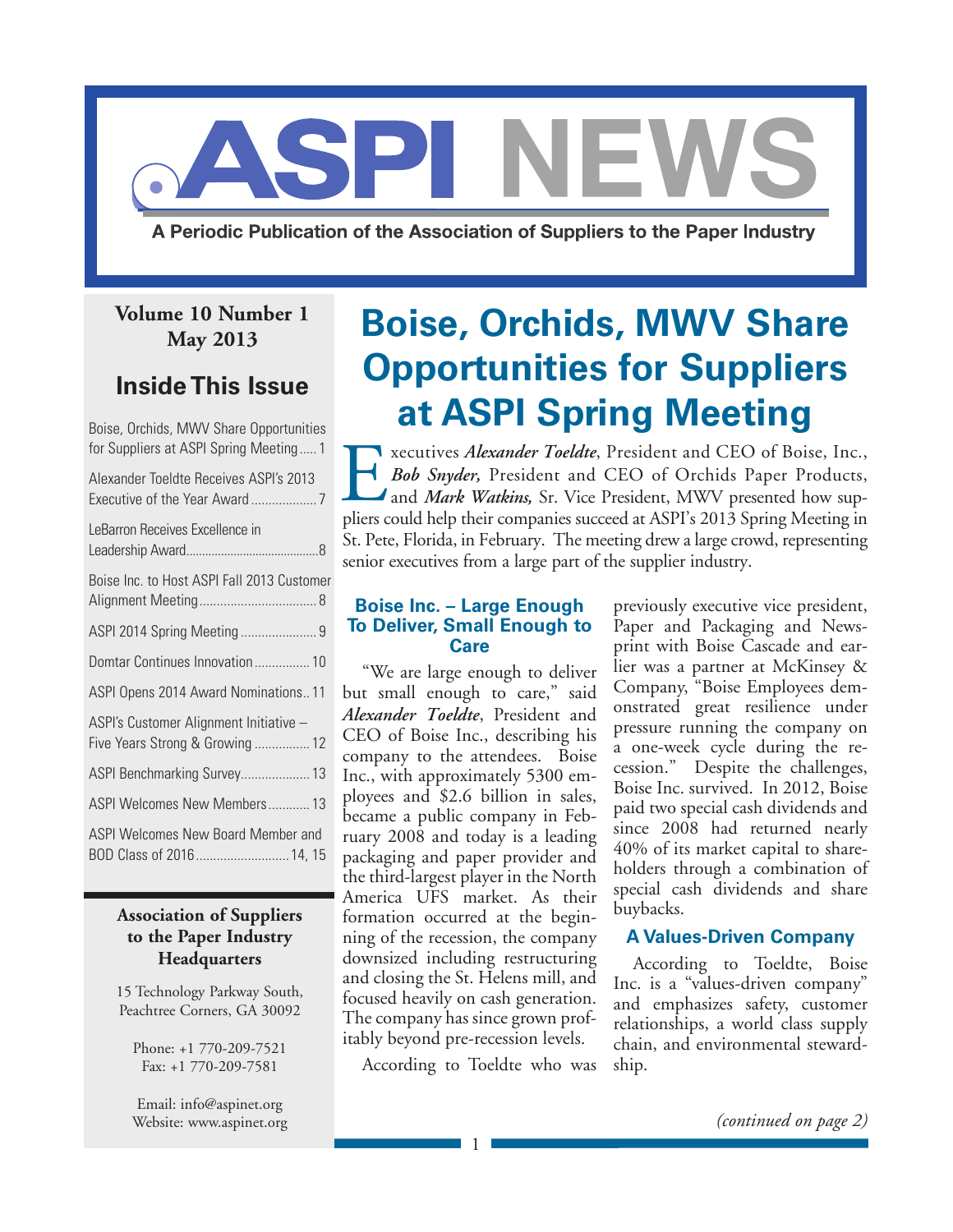*(continued from page 1)*

The company has an industryleading safety record achieved using upstream metrics and encouraging employee participation. In 2012 they posted a 1.0 incident rate, down from 1.3 in 2009.

According to Toeldte, Boise may not be the largest company, "but we can deliver excellence and on-time delivery to drive down our customer's working capital," he said.

Toeldte also stressed Boise's emphasis on environmental stewardship saying that "we want to leave this world in a better state than we found it." Boise, a leader in the recycled office papers market, is a supporter of AF&PA's Better Practices, Better Planet 2020 sustainability initiative and has made strong advances in recycling and energy consumption, and its brands and programs are well recognized.

There is an "amazing amount of misinformation about environmental aspects of the paper industry," says Toeldte. To counter this, he holds monthly meetings with customers to discuss sustainability issues. The company's products raised nearly \$800,000 in just their first year with the General Mills' Box Tops for Education® school fundraising program.

During 2012, Toeldte served as chairman of AF&PA and became involved in the association's Paper Check Off Program. Working under the auspices of the U.S. Department of Agriculture, the program will be designed to correct distortions about using paper and stress renewability, recyclability and reusability. "Customers that understand the sustainability of

our products will feel good about buying paper," says Toeldte.

Toeldte also works hard to make Boise Inc. an "exhilarating workplace." He encourages employees to volunteer in their communities, and has invested heavily in the health and well being of employees. He has created career progression and opportunities for personal development for his employees and has enlisted former COO Bob Warren to assist in mentoring and developing future leaders.

In the marketplace, Boise has shifted its investment toward products driven by packaging demand. "In 2005, our packaging business was only 51% integrated," says Toeldte. As a result, Boise acquired Central Texas Corrugated, Tharco and Hexacomb and today is 84% vertically integrated.

In the last year, the company has grown organically by 7% and this year is building a greenfield Hexacomb facility in Queretaro, Mexico. The company is also evaluating the possibility of reconfiguring the idled newsprint machine in DeRidder, Louisiana. Along with focusing on reducing fixed costs, Boise has focused on variable costs, trying to drive down the costs of items such as fiber and energy.

Despite emphasis on packaging, paper remains an important driver of Boise's success despite declining North American demand (about 3% annually), rising imports of high-quality low-cost paper, and regulatory burdens such as the boiler MACT. However, Toeldte conceded that the Alternative Fuel Tax credit "helped us pull through the depths of the recession."

Boise has had a decades-long relationship with OfficeMax which recently announced a planned merger with Office Depot. As Boise sells paper to both companies, Toeldte views the new com-

*(continued on page 3)*



*Alexander Toeldte, President and CEO, Boise Inc.*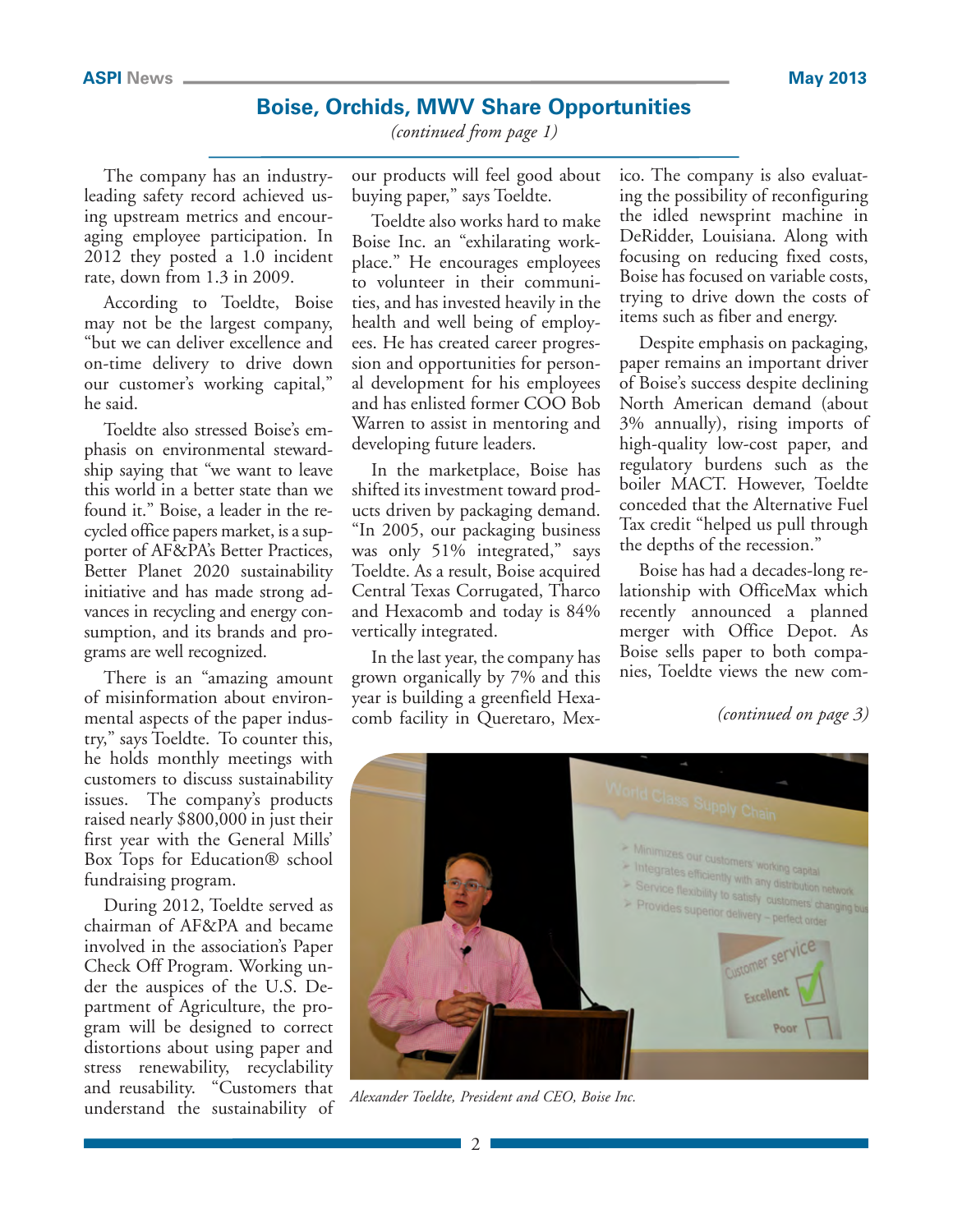*(continued from page 2)*

bined company as "an opportunity as much as a risk." Boise recently received a best supply chain performance award from OfficeMax for the third time in the past four years. In 2011, Boise received the best supplier award from Office-Max, and has signed a formal paper purchase agreement with OfficeMax through 2017.

Toeldte's expectations of his supplier partners focus around TCO, or total cost of ownership. He says Boise looks to suppliers to help reduce fiber and energy usage, reduce costs, offer advice about optimizing the company's processes, and provide repeatable, sustainable and affordable products and services.

#### **Orchids Paper Products – Thriving in the Private Label Market**

Orchids Paper Products is a fully integrated manufacturer of private label and branded tissue products for the consumer and "at

home tissue" market—one of the fastest growing segments of the tissue market. Its products include private-label, value-tier and midtier paper towels, bathroom tissue, and paper napkins. The company has continued to improve its market share and profitability and in 2012 set a new 12-month net sales record surpassing \$100 million in net sales.

*Bob Snyder*, President and CEO of Orchids Paper Products, shared how suppliers can best support Orchids Paper Products by bringing great products at better prices.

"Our strategy is to expand our position as a low cost provider of high quality private label tissue products to the growing discount retail channel, while leveraging our competitive advantages to increase our presence in other retail channels including grocery and mass merchandisers," said Snyder during his presentation at the ASPI meeting in February.

The company was originally formed in April 1998 and acquired by Orchids Acquisition Group in 2004. Today, located on a 35-acre industrial park in Pryor, Oklahoma, Orchids is publicly held and includes pulping operations, four paper machines, 11 converting lines, and 707,000 sq ft of warehouse space for finished goods.

Orchids has annual parent roll capacity of 57,000 tons and converting capacity of 12.5 million cases. The facilities are also highly automated and include robotic palletizers and wrapping machines and four-color process printing.

Snyder was appointed to his current position in 2007. Before that he served as General Manager of KTG USA, a subsidiary of Kruger, Inc., and in various capacities with Kruger, Inc., Great Northern Paper, Inc., Alliance Forest Products U.S. Corporation and Bear Island Paper Company.

#### **The Private Label Tissue Market**

The total U.S. "at home" tissue capacity is about 6 million tons/ year and has grown at about 6% over the last seven years—three times the rate of national brands. There is strong demand for tissue products and specifically "at home" tissue shipments in the U.S., which grew at CAGR of 1.5% from 2001 to 2011. There is also a positive trend toward Private Label, which makes up 22% of the U.S. tissue market.

"Private label programs are important to the grocer," says Snyder,



*Robert Snyder, President and CEO, Orchids Paper Products. (continued on page 4)*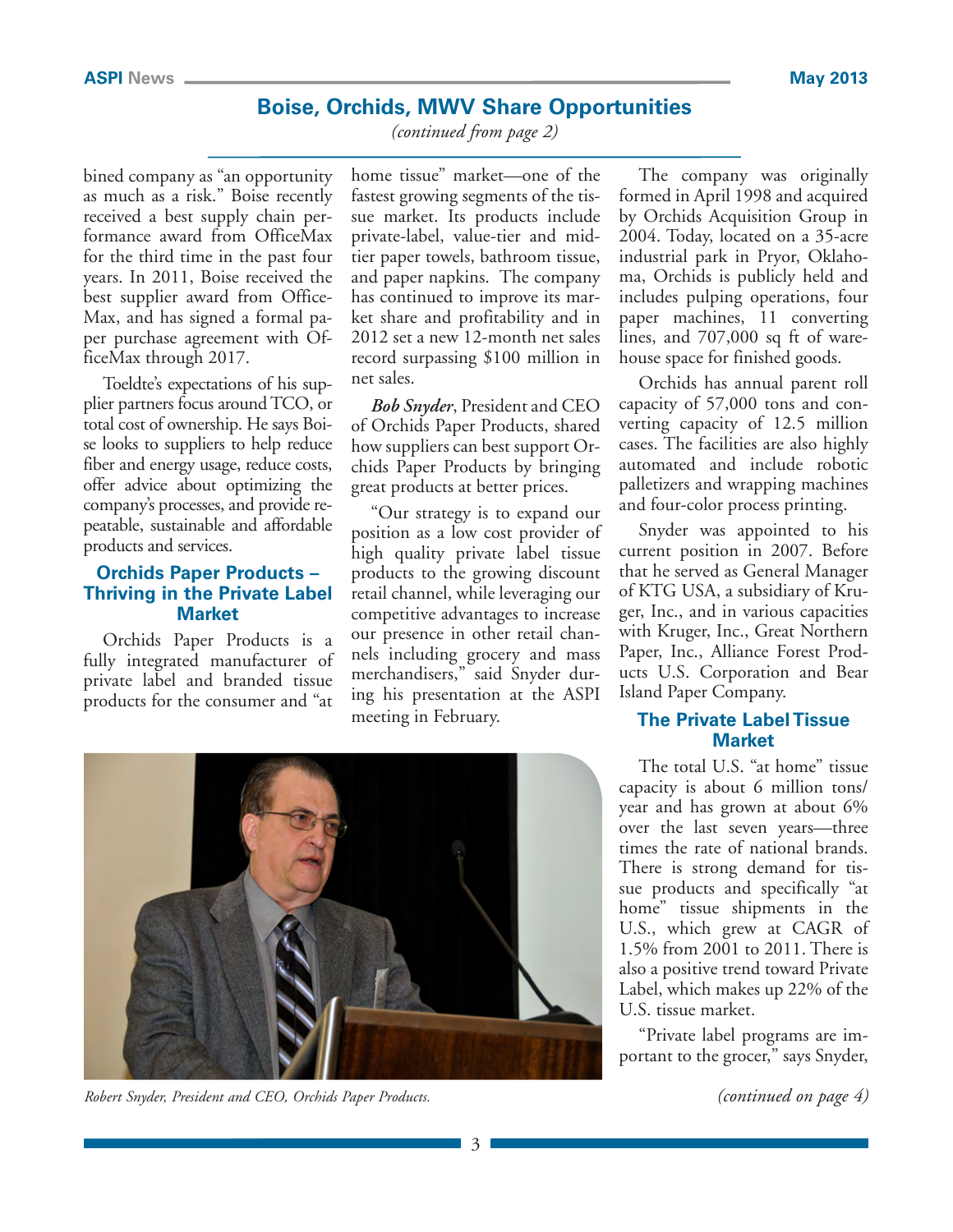*(continued from page 3)*

"A good tissue program improves sales of the rest of the products. It is a good foot traffic generator."

According to Snyder, about 75% of the Orchid's output is private label brands and the remaining 25% is the company's own brand (regional) for people too small to have their own private brand, or for new customers before their program gets going. Primary customers include grocery stores, grocery wholesalers and cooperatives, and value retailers, generally known as "dollar" stores, i.e., Dollar General, Family Dollar, Rose's and Fred's Dollar Tree.

The company's products are sold to customers in approximately a 900 mile radius of northeastern Oklahoma although many of its competitors are on the east or west coast.

The company has continued to improve its market share and

profitability and in 2012 set a new 12-month net sales record surpassing \$100 million in net sales. In the process it garnered a number of awards including the Pride award from Dollar General as private label supplier of the year for 2012, the 2012 Entrepreneurial Excellence in Oklahoma Award by the Commissioner of the Oklahoma Department of Labor, and recently a listing on Forbes "top 100 small businesses" (ranking 70th).

Orchids is outperforming the fastest growing segment of tissue market with revenue growth of 10% CAGR and consistent earnings improvement in excess of 20% CAGR. Its current dividend yield is about 5%.

Since 2004 the company has invested over \$100 million in new equipment and today has strong long term relationships with leading value customers and intends to



*Mark Watkins, Senior Vice President, MeadWestvaco*

expand its position as a low cost provider of high quality tissue.

Snyder concluded his presentation with some final thoughts for the suppliers in the room. "Our companies are dependent on each other," he said. "I urge you to think like a private label guy and provide us with great products…at even better prices."

#### **MeadWestvaco – Innovations in Packaging**

"We are not just a paper company but rather a packaging company now," said *Mark Watkins*, Sr. VP, MWV. "Plastic is part of what we do these days and the combination makes for some interesting projects."

Watkins gave an overview of MWV today, beginning with the company's new "green" headquarters building in Richmond, VA.

According to Watkins, MWV has 16,000 employees in 30 countries, and does \$5.3 billion in sales, half of which comes from outside the U.S. "Packaging is the main part of what we do (80%)," said Watkins. "But we also have specialty chemicals (17%), as well as community development and land management (3%)."

The company is targeting 5% profitable revenue over time and \$1 billion of new profitable revenue over 3-5 years. In addition, they have just bought paper mills in India.

MWVs operating platforms include packaging, plastics, and folding cartons, according to Watkins who says "we are also one of the

*(continued on page 5)*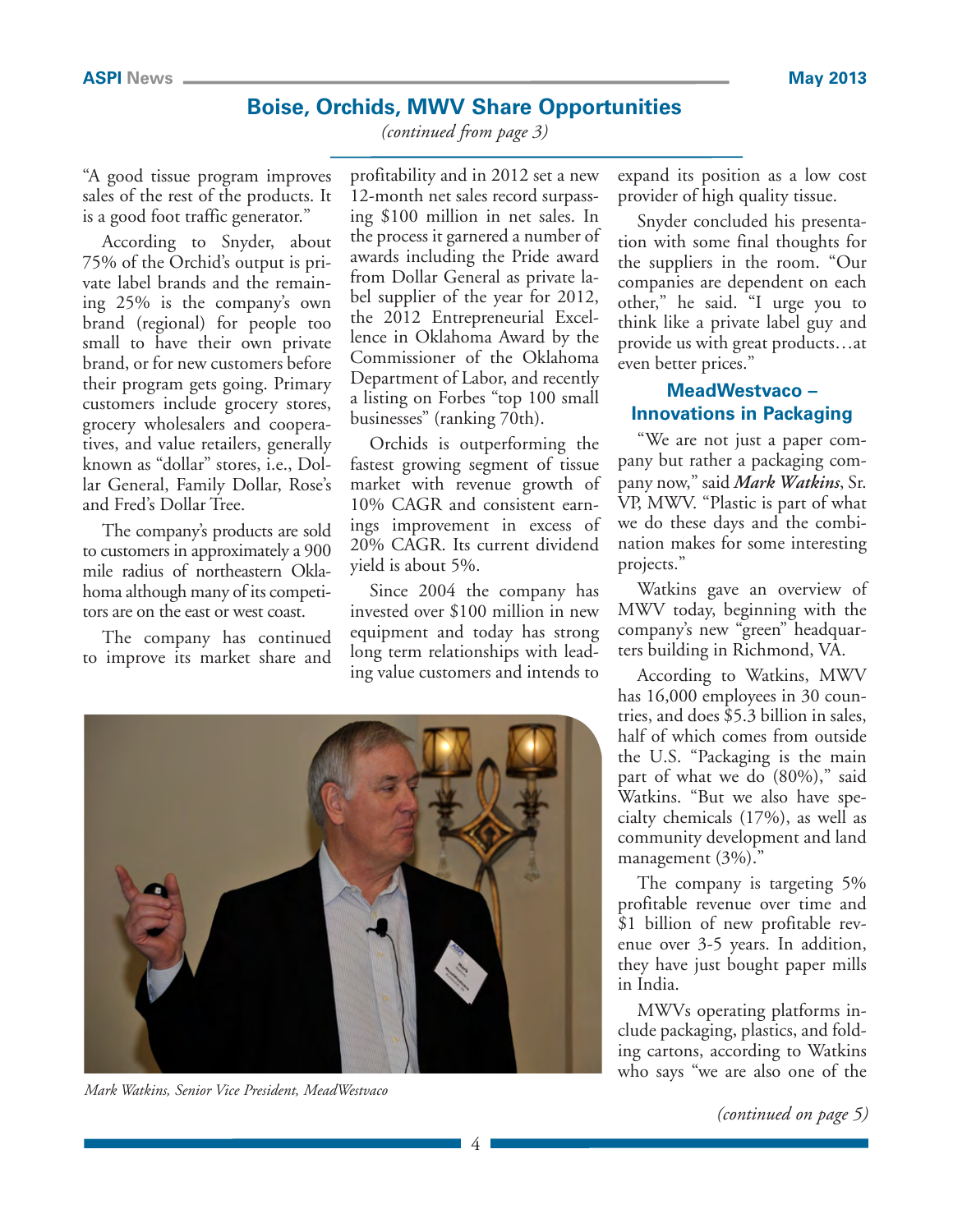*(continued from page 4)*

few companies that has retained its own R&D." He also stressed the company's sustainability actions that have been driven down to the operating level. "If you talk to our mill managers today, they get it!" says Watkins.

MWV still maintains 836,000 acres of sustainably managed forest land, and the company has just been named to the Dow Jones World Sustainability Index for the 9th year in a row. Some of the environmental commitments the company has made include: reducing purchased energy by 20%, water use by 15%, and CO2 emissions by 25% per net ton of paperboard by 2015; shipping 90% of U.S. freight by SmartWay carriers by 2015; involving 100% of its suppliers in a Principles of Conduct program by 2015; reusing 70% of its solid waste for beneficial purposes by 2020; and maintaining its commitment to get 100% of its paperboard fiber from responsible sources, and 50% from certified sources by 2020.

For supplying MWV, Watkins said "Jim Buzzard is the senior guy for the company's supply chain. The Strategic Business Units (SBUs) in our packaging businesses are organized by market and report to Bob Feeser and Pete Durette."

Speaking directly to the suppliers in the audience regarding how they can help, Watkins listed comments he had gathered from MWV mills including:

• Establish multiple points of relationship building. Get to know a number of people in the company.

- Help us achieve our process and product operational goals.
- Provide innovation that benefits us (not every solution should have to be capital intensive).
- Support MWV's step change innovation

#### **Industry Trends 101 for Suppliers**

How much capacity will the paper industry lose? That was the question posed by *Rod Fisher,*  President of Fisher International, during his presentation at the February ASPI meeting.

Regarding e-media substitution, Fisher says, we are in the worst of it now. He felt that developing markets will fully experience the effects later than mature markets, and that there will be low and uneven global growth of demand in P&W. "At a 3.9% rate of decline in North America, there are 750K tons of P&W capacity every year that must find another grade or close," said Fisher who estimated that globally there are close to 200 mills at greatest risk, the majority of which are in Europe making communication grades, and small machines in Southeast Asia and Eastern Europe. "Europe hasn't gone through the cleaning out that North America has," said Fisher. "But it is coming."

According to Fisher, in declining grades, higher cost mills inside large companies can be at risk. He also said that aging recovery boilers may force additional mill closures. "At the current rate of capacity reduction and closures due to noncompetitiveness, the world loses almost 200 machines each year," said Fisher. "But the good news is that the world adds on average close to 100 machines, making just over 10 million tons each year."

Fisher says that mergers and acquisitions will vary by geographic regions, and that when a company becomes a 30% shareholder of a market, it can exert more control.

Both North America and Europe are low growth but North America is consolidated while Europe is not, and it has no 30+% shareholders. "Consolidation will occur there because companies will go bankrupt," he says.

Asia-Pacific is high growth but is unconsolidated, according to Fisher, and there are a number of 30+% shareholders. In Brazil the industry is high growth and consolidated with some 30+% shareholders.

"The global industry will eventually have dominant players, but different ones in each region," concluded Fisher.

#### **Preference Payments During Bankruptcy**

"It is never welcome news when a company goes into bankruptcy, especially when that company owes significant sums of money to suppliers," said John Isbell, a bankruptcy attorney with Thompson Hine in Atlanta, as he addressed the ASPI audience. "To make matters worse, that bankruptcy filing is often followed by the company seeking a return of payments made during the 90 days prior to the bankruptcy filing on a 'preference'

*(continued on page 6)*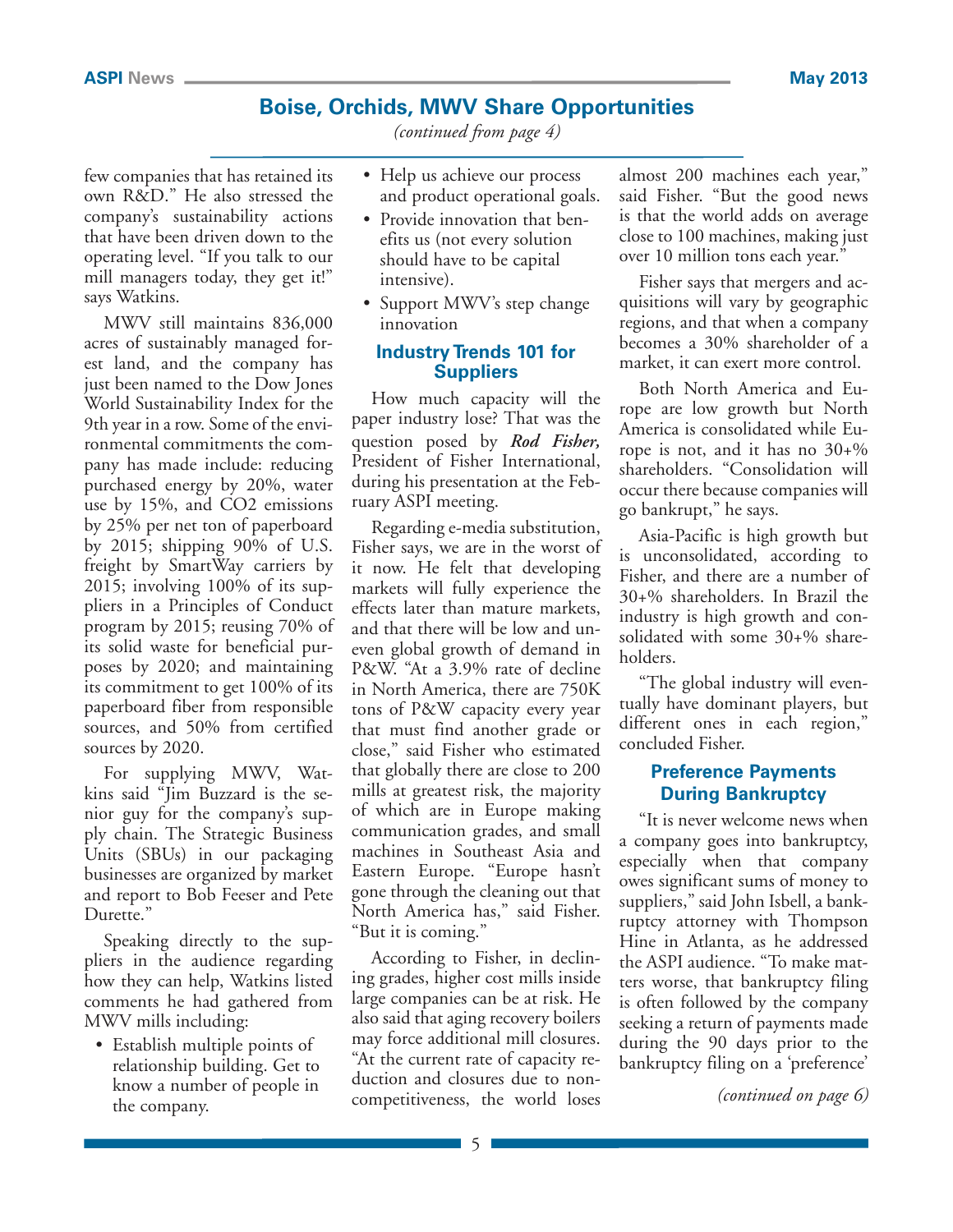*(continued from page 5)*

theory" he says. Isbell continued by noting that "while it is not possible to eliminate bankruptcy risk, it is possible to minimize a company's exposure to preference claims."

Isbell, along with Michael Newsom, managing director of Qorval, presented ideas on how to handle "preference payments," or payments received within 90 days of a bankruptcy filing, that were received on account of a debt that was owed.

According to Newsom, "Bankruptcy is a business condition, for protection of the creditor, not the business." Its purpose is to prevent a run on assets of a company, allow maximum valuation of assets, and allow an orderly distribution to the creditors. "Officers of a company are mandated by law to alter their fiduciary responsibility when a company enters a zone of insolvency," said Newsom.

The policy behind the preference statue is to keep creditors from rushing to collect from distressed entities that have limited resources and are on the verge of falling into bankruptcy. The bankruptcy code generally presumes that payments received within 90 days of the bankruptcy filing were preferential and places the burden on the recipient to prove certain defenses to preference claims.

The bankruptcy code provides certain defenses to preference claims including:

- Payments received in "ordinary course of business."
- Payments received on or about the same time as the

goods or services were supplied, such that the payment was a "contemporaneous exchange for value."

• After receipt of the payments, the vendor supplied the debtor with additional goods or systems that constitute "new value" that reduces the total preference exposure.

"Typically preference claims are brought near the end of the bankruptcy process," said Isbell. "If you get a demand letter for the return of a preference payment, call someone before you just write a check!" With respect to preferences, Newsom's advice is for suppliers to get on the offensive: begin preference training and awareness, and exposure mitigation. "It is important that the vendor get involved," he emphasized.

#### **Update on Paper and Packaging – A Good Decade**

"The industry will continue to see change, but it should be better than it has been," said C.A. (Chip) Dillon, Partner, Vertical Research Partners who told ASPI attendees that it is possible that this decade might be the best since the 1950s.

*"The industry has earned its cost of capital over the last few years, just like a real business, and investors are starting to pay attention again,"*

> *–Chip Dillon, Vertical Research Partners*

According to Dillion, as long as OCC stays tight, containerboard will benefit from consolidation and recent growth in demand (global CAGR of 4%+ since 1994)—that has exceeded global GDP growth. In addition, the U.S. should maintain long term advantage for paperboard.

Regarding market pulp, North America could see a sustainable advantage in softwood grades. However, hardwood will continue to be pressured by Latin American capacity. One "wild card" in hardwood is currency, according to Dillion who said, "A super strong Brazilian Real almost eliminated Brazil's advantage for a short period during the Spring of 2011."

Dillon also sees strong secular changes in tissue, with private label gaining ground.

Regarding printing papers, Dillion reports that there has been a continual slide in UFS demand (of minus 2-4% year), and that coated paper could fall faster, especially as effectiveness of full-length catalogs declines. "The fate of mass-read magazines in the long-term, is already clear," he said. "However, specialty magazines will provide some relief."

The ASPI 2013 Spring Meeting provided attendees with great knowledge and networking opportunities. Plan to attend the Fall 2013 and Spring 2014 meetings to build relationships and expand your knowledge of your customers.  $\triangleleft$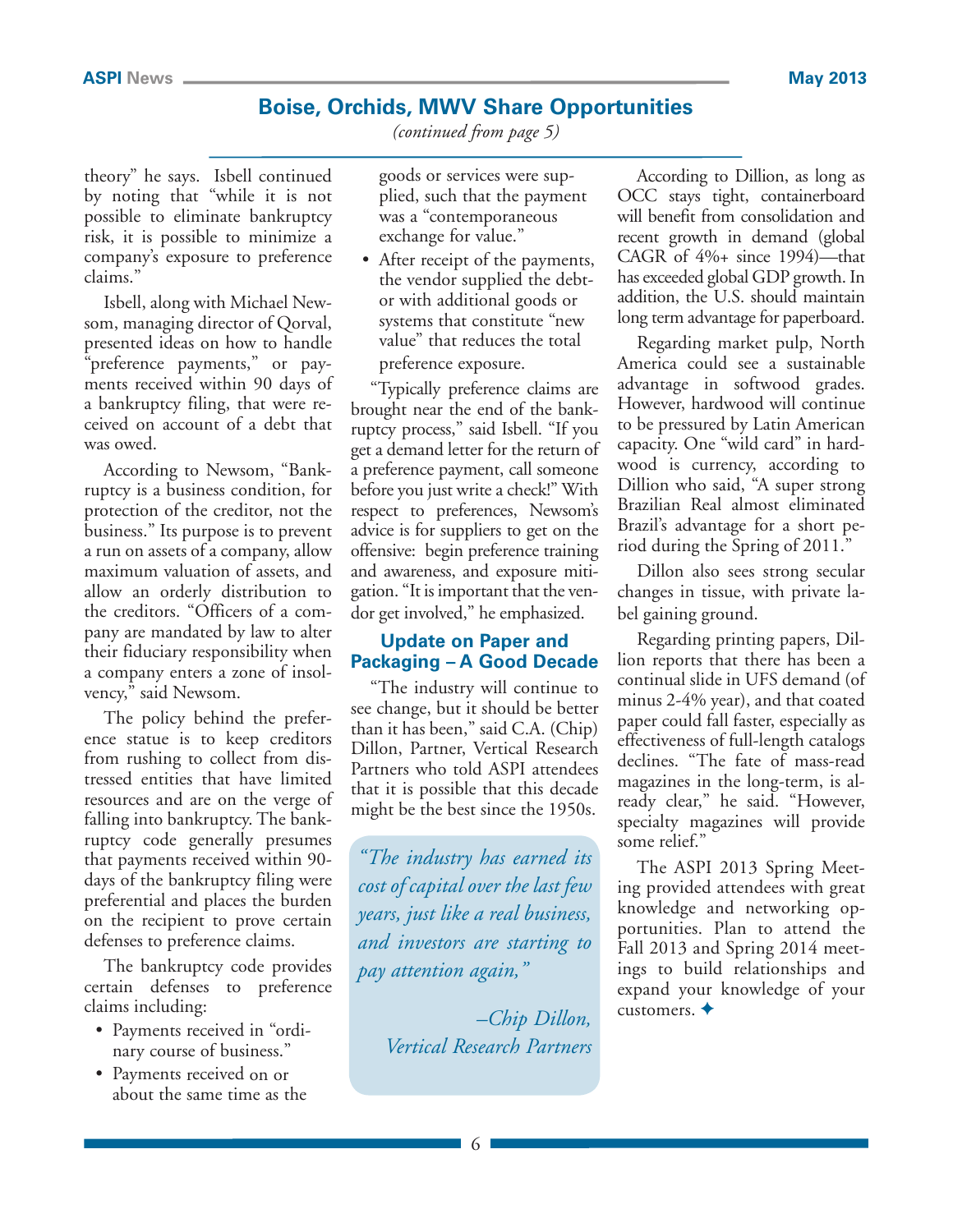# **Alexander Toeldte Receives ASPI's 2013 Executive of the Year Award**

Iexander Toeldte, president and CEO of Boise Inc. (center), was presented with ASPI's Customer<br>Executive of the Year award during ASPI's Spring meeting, by ASPI Past President Bob Gallo,<br>President of Voith Paper North Amer Executive of the Year award during ASPI's Spring meeting, by ASPI Past President Bob Gallo, President of Voith Paper North America (left) and ASPI President Carl Howe, VP Sales, Kadant Paperline and ASPI President.

The Customer Executive of the Year Award is the highest honor that ASPI bestows on an individual. It is granted to a paper industry executive who has demonstrated extraordinary effectiveness in working with a range of suppliers to enhance productivity, efficiency, and effectiveness of his or her company using a wide spectrum of supplied products and services.

"ASPI is extremely pleased to

present this award to such a deserving executive. Boise has achieved excellent results, with the strength and commitment of Mr. Toeldte's management team, under his excellent leadership," commented Carl Howe, ASPI President and Vice President Sales at Kadant Paperline.

Mr. Toeldte has served as President and Chief Executive Officer and Director at Boise Inc. since

7



*(Left to right) ASPI Past President Bob Gallo (President, Voith Paper North America), Alexander Toeldte (President and CEO, Boise Inc.), ASPI President Carl Howe (VP Sales, Kadant Paperline).* 

February 2008. He joined Boise Cascade Holdings, L.L.C., in early October 2005 as President of the company's Packaging and Newsprint segment and, in late October 2005, became its Executive Vice President, Paper and Packaging and Newsprint segments. From 2004 to 2006, Alexander was Chair of Algonac Limited, a private management and consulting firm based in Auckland, New Zealand. Mr. Toeldte is the Chairman of the Board of Directors of the American Forest & Paper Association (AF&PA).

Mr. Toeldte was presented with this award at the ASPI 2013 Spring Meeting in St. Pete Beach Florida earlier this month. Boise Inc. will also host the ASPI 2013 Fall Customer Alignment Meeting, October 14-16, 2013 in Boise, Idaho. ◆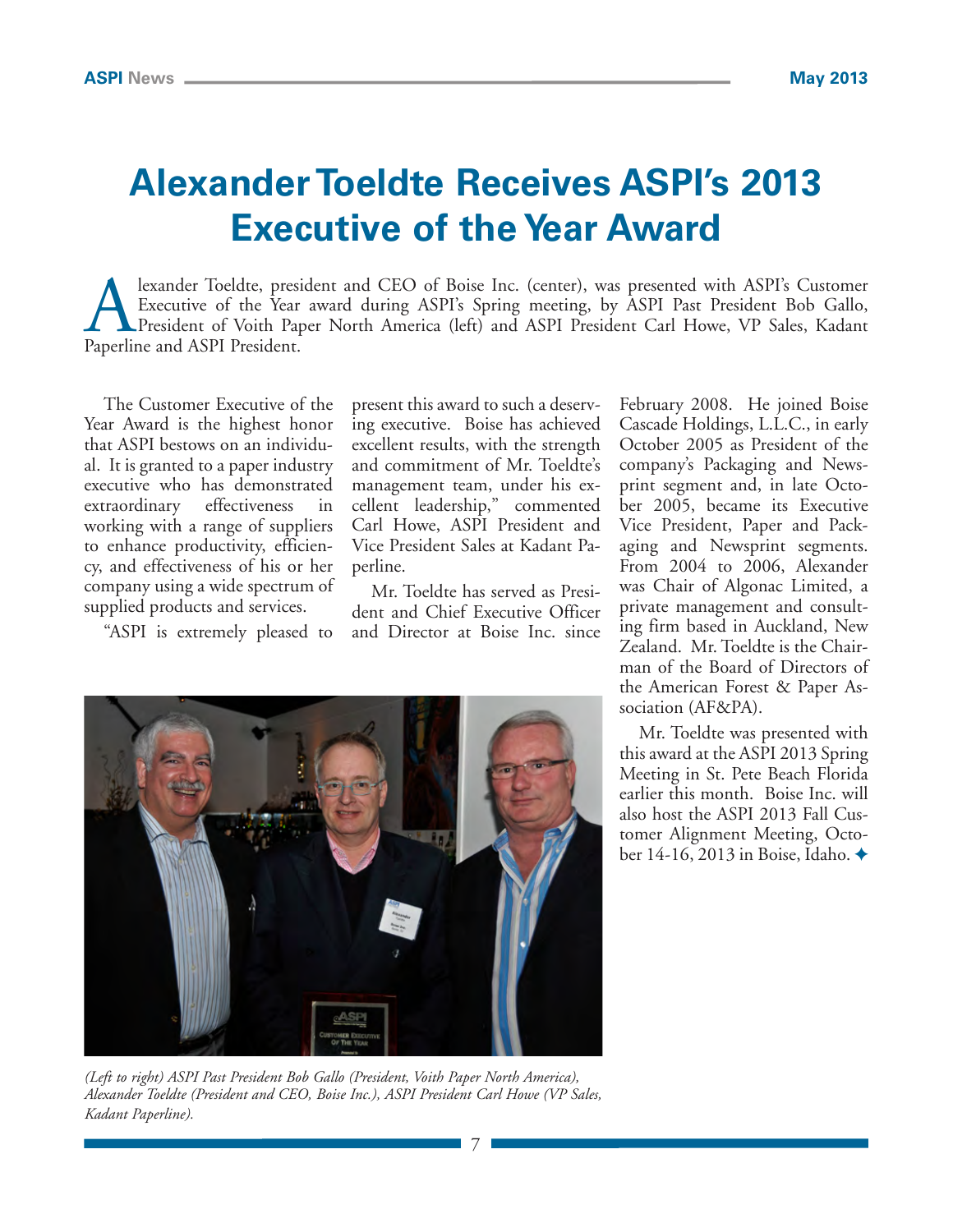# **Sandra L. LeBarron Awarded ASPI's 2013 Excellence in Leadership Award**

SPI is pleased to announce that Finch Paper's Sandra LeBarron has been awarded ASPI's 2013<br>Excellence in Leadership Award. Sandy is Director of Environmental, Health & Safety, and has been<br>in her current position since Feb Excellence in Leadership Award. Sandy is Director of Environmental, Health & Safety, and has been in her current position since February of 2010. As Director of Environmental, Health & Safety, she advises the senior leadership team on environmental health issues along with engaging the entire organization in EHS efforts. Prior to this position, she was the Environmental Control Manager for two years.



*Sandy LeBarron – Director of Environmental Health & Safety, Finch Paper LLC*

ASPI is pleased to recognize Sandy for the unique and creative leadership she has provided her employees, company, customers, key suppliers, and the overall industry to become a safer place to work. Sandy was instrumental in the development and creation of the TAPPISAFE program developed by TAPPI from an ASPI recommendation. She immediately saw the value not only to Finch but to the suppliers/contractors working in her mill and the entire industry. Her courage allowing her mill to be the pilot facility provided increased confidence to recruit other paper producers to the advisory committee and ultimately embrace TAPPISAFE in their mills. Her leadership will allow for more efficient execution of awareness level safety training, a greater industrywide partnership between suppliers and the mills, and most importantly a safer industry.

Sandy's nomination was made by an ASPI member and approved by the ASPI Board of Directors. Nominations are now open for both the ASPI 2014 Excellence in Leadership Award and the 2014 Customer Executive of the Year Award. Recognize one of your deserving customers and visit the ASPI website to submit a nomination.  $\triangle$ 

Boise to Host ASPI Fall 2013 Customer Alignment Meeting **ASPI is pleased to announce that Boise, Inc. will host the next ASPI Customer Alignment Meeting, October 14-16, 2013 in Boise, Idaho.**



**ASPI's Customer Alignment Meetings offer unique opportunities to hear from industry manufacturers on how the supplier community can help meet their strategic goals. With unsurpassed networking opportunities for supplier executives, this is one meeting you don't want to miss. Check www.aspinet.org for program updates.**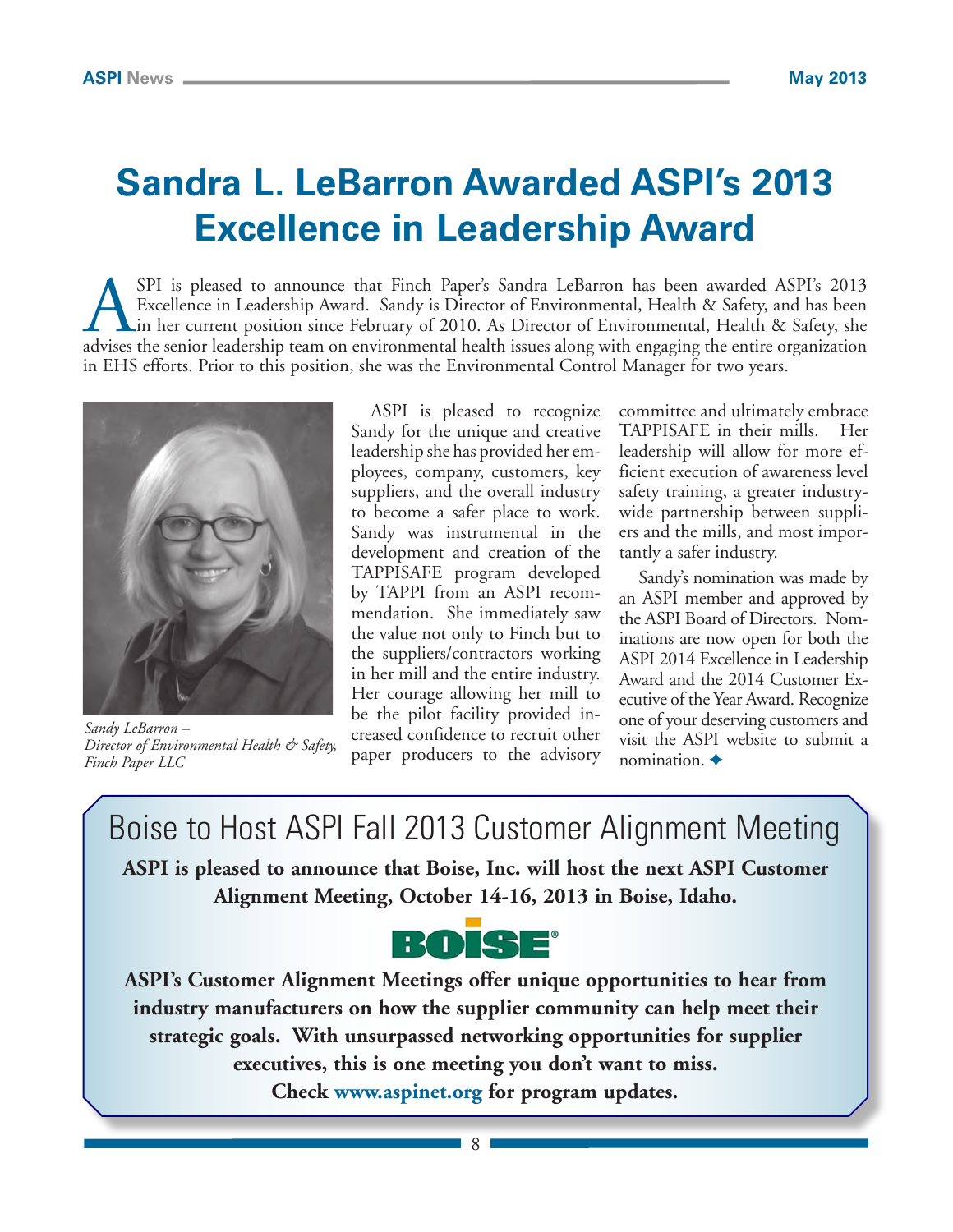

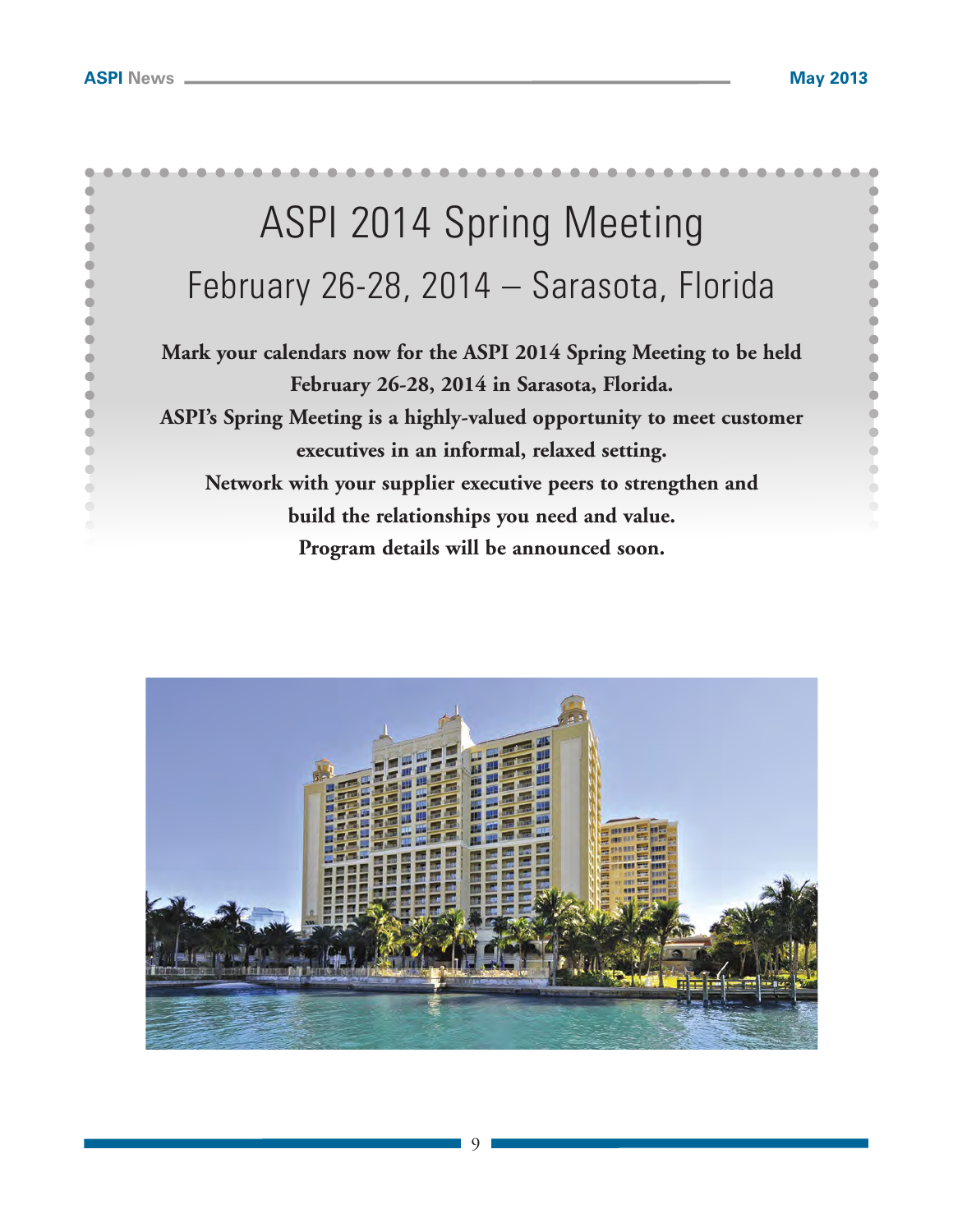## **Domtar Continues Move to Innovative Fiber-Based Business**

 *(Based on a Domtar press release of March 12, 2013)*

ver a year ago, Domtar CEO and Chairman, John D. Williams told ASPI Spring Meeting attendees that Domtar was transforming "from a traditional pulp and paper maker to an innovative fiber-based business." In March, Domtar announced the successful installation of a commercial-scale lignin separation plant at its Plymouth, North Carolina mill, the first U.S. facility of its type in over 25 years. The production of BioChoice™ lignin began in February, with a targeted rate of 75 tons a day, destined for a wide range of industrial applications as a bio-based alternative to the use of petroleum and other fossil fuels.

This installation is the culmination of a research and engineering project launched by Domtar in 2010. This project was further boosted when the U.S. Department of Agriculture and the U.S. Department of Energy awarded the company a grant through the Biomass Research and Development Initiative. Domtar's lignin operation sets a new path for the industry and also marks the latest sustainability milestone for a company that has long been recognized as an industry leader in forest certification and environmental stewardship.

"Our vision is to be a global leader in fiber-based innovation," said Bruno Marcoccia, Domtar's director of research and development. "A big part of this is our focus on partnering with best-in class collaborators to develop new products and markets for a wide portfolio of initiatives, like BioChoice."

A wide range of potential applications for BioChoice lignin exists, including fuels, resins and thermoplastics. For more information, please visit www.domtar.com.  $\triangleleft$ 



*Domtar Corporation's Plymouth Mill in Plymouth, North Carolina*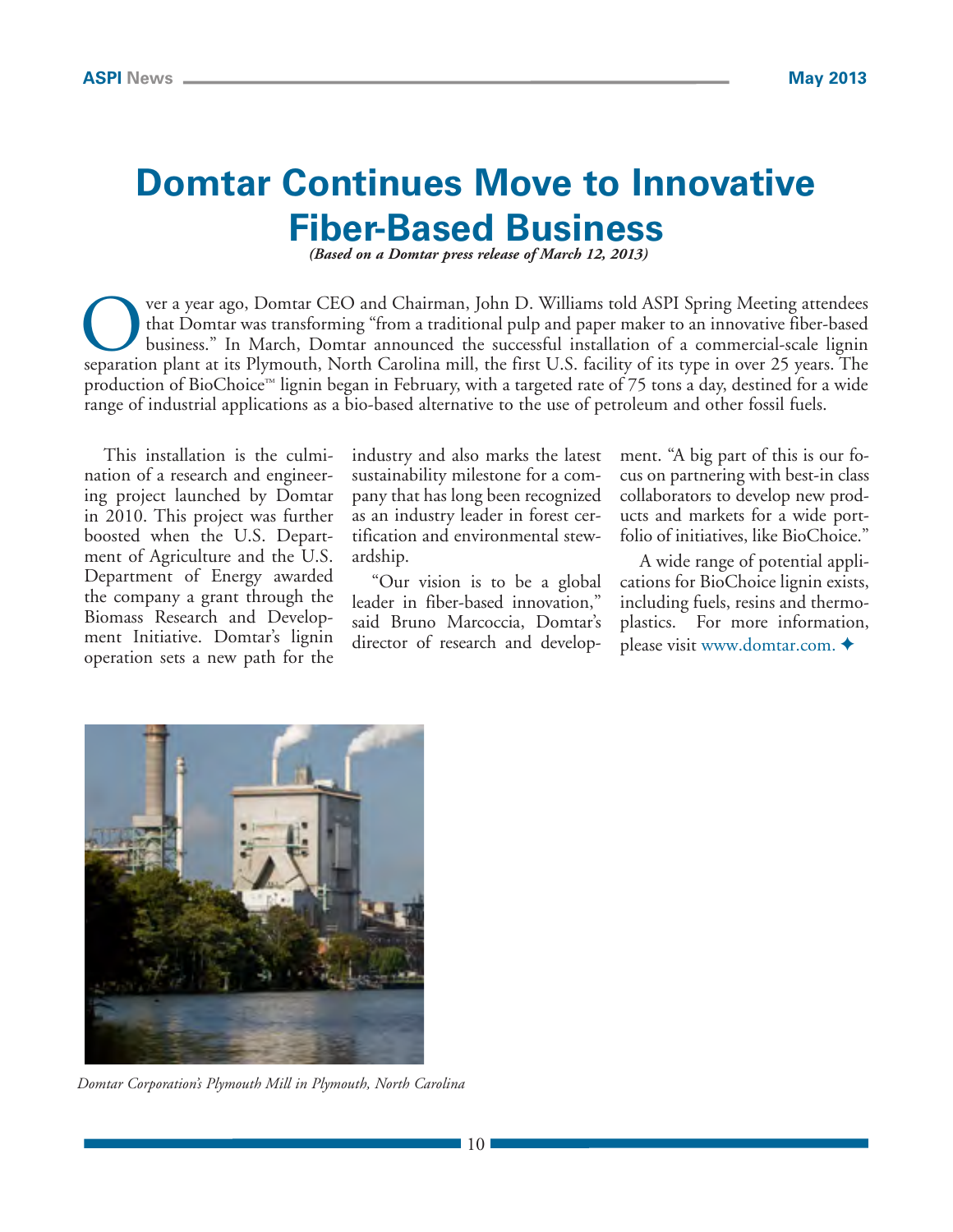## **ASPI Opens 2014 Award Nominations**

**Nominations are open for the ASPI 2014 Customer Executive of the Year Award**. This is the highest honor ASPI can bestow on an individual. It is granted to a paper industry executive who has demonstrated extraordinary effe honor ASPI can bestow on an individual. It is granted to a paper industry executive who has demonstrated extraordinary effectiveness in working with a range of suppliers to enhance productivity, efficiency, and effectiveness of his or her company.

Past recipients include: Alexander Toeldte (2013), President and CEO of Boise Inc.; James A. Rubright (2012), Chairman and CEO of RockTenn; John D. Williams (2011), President and CEO of Domtar Corporation; J. Patrick (Pat) Maley III (2010), President and Chief Operating Officer, Temple-Inland; Mike Jackson (2009), President and CEO, Verso Paper; and Richard D. Willett, Jr. (2008), President and COO, NewPage Corporation.

Nominations are also open for ASPI's newest award, the **Excellence in Leadership Award**. This award was created in 2010 and first awarded to William M. "Chip" Shew of Greif Inc. Shew serves as

Mill Manager-Paper, Packaging and Services for the Massillon, Ohio mill.

Applications for nominating individuals for both awards can be found on the ASPI website at www.aspinet.org.

## **ASPI Staff Key Contacts**

**Eric Fletty** ASPI Excutive Director +1 770-209-7535 efletty@aspinet.org

**Marilyn Jeans**

ASPI Meeting Planner Office: 770-209-7296 Cell: 404-580-7923 mjeans@aspinet.com

**Colleen Walker**

Director of Member Relations +1 770 209-7349 cwalker@aspinet.org

#### **Elise Hitchcock**

Association Management Coordinator Office: 770-209-7214 ehitchcock@aspinet.org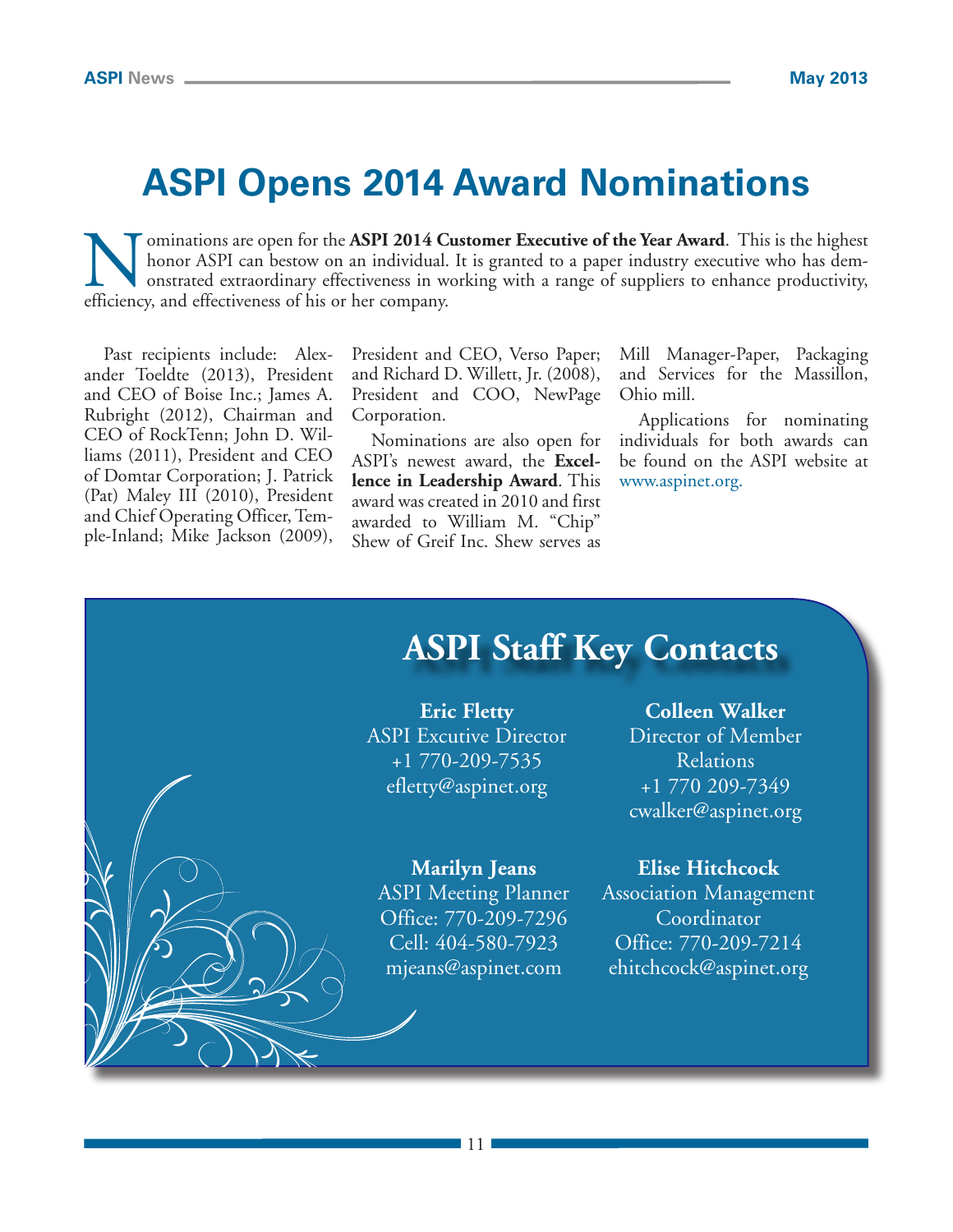# **ASPI's Customer Alignment Initiative— Five Years Strong & Growing**

SPI launched the Customer Alignment Initiative in 2007 to help its member company executives<br>dramatically improve their understanding of how primary producer customers are developing their<br>strategic directions. At each Cus dramatically improve their understanding of how primary producer customers are developing their strategic directions. At each Customer Alignment Meeting, the senior executives from these companies presented how the supplier community can support their growth. This allows the supplier community to better align their capabilities with their customers.

ASPI's Customer Alignment Initiative has done more than just increase the supplier community's understanding of their customers. Supplier executives have been able to build and strengthen their relationships with the customers. Customer hosts have been able to present a unified and transparent approach to working with them.

"The ASPI Customer Alignment Initiative (CAI) presented an effective forum for sharing Verso's business strategy with many of our strategic suppliers," noted Glenn Sanders, Director of Sourcing for Verso one year after Verso hosted the 2010 Customer Alignment Meeting. "Verso took advantage of this opportunity to convey information that helped suppliers

*"Kadant works on a daily basis with its customers, but ASPI's Customer Alignment Meetings offer additional interactions at an executive level, bringing a new perspective of a more strategic nature." Carl Howe*

#### **ASPI President**

*Vice President, Sales, Kadant Paperline*

understand how best to positively impact Verso's business results by helping us close operational gaps and improve together."

ASPI and its members are committed to helping their customers navigate the challenges presented by today's intensely competitive pulp and paper industry. ASPI offers a unique forum to connect industry leaders – suppliers and manufacturers – so that ASPI members and their customers gain unique knowledge and networking to improve industry performance. Plan to attend the next Customer Alignment Meeting with Boise Inc. this October.  $\triangleleft$ 

MeadWestvaco hosted the first ASPI Customer Alignment Meeting in 2008 to provide a unique forum for supplier executives to interact with the MeadWestvaco senior leadership team. Since then, ASPI has worked with hosts New-Page, Verso, Temple-Inland, Domtar, and Boise to continue to provide executive-level engagement between customers and suppliers.

*"ASPI provides unprecedented value at its Customer Alignment Meetings. My company has the unique opportunity to meet—all in one place—the executive leadership and mill managers. We are looking forward to a great meeting with Boise this fall." Mike Gray*

**ASPI Vice President** *Vice President Sales, Metso*

12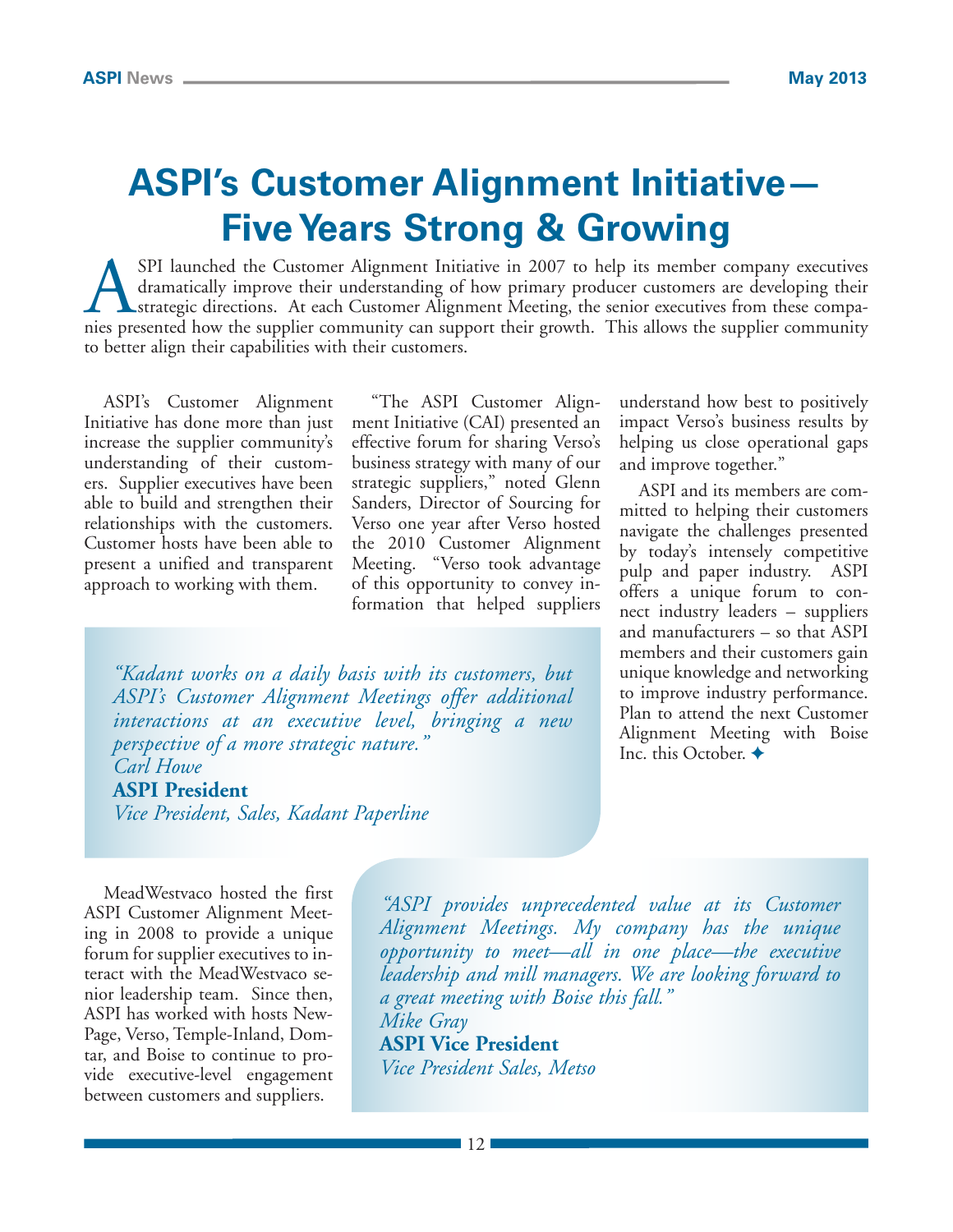## **ASPI Benchmarking Survey**

ne of the benefits of ASPI membership is to participate and receive the results from the bi-annual ASPI Performance Benchmarking Survey. This survey assesses trends in bookings and Net Contribution Margin, where Net Contribution Margin (NCM) is a general term to indicate the profitability of a product line. Data is included for both North America and global businesses, for six different sectors: Capital Equipment, Chemicals, Consulting and Field Services, Consumables, Engineering and Construction Services, and Spare Parts.

This survey is conducted every six months by supplier executives. Respondents are primarily in Management (67%) and Sales and Marketing (28%), providing a very high level assessment of industry trends.

All survey responses are strictly confidential. Individual surveys are not shared, and only aggregate data is available to members. Survey results for the June–January 2012 period are available, but only to ASPI Member companies. Please contact Colleen Walker at cwalker@aspinet.org if your company is a member and you would like a copy.  $\blacklozenge$ 



*The primary job function area of ASPI member respondents are Management and Sales & Marketing.* 

## **ASPI Welcomes New Members**

SPI is pleased to announce that two new members have received Board of Director approval to join ASPI: **Colfax**, represented by Total Lubrication Management Division, and **Pemco**.

**Total Lubrication Management a Colfax Fluid Handling Company** is a global leader in critical fluid-handling and transfer solutions for the pulp & paper, oil & gas, power, petrochemical industry, commercial marine, defense and total lubrication markets. With a broad portfolio of technologies, products, systems and services, Total Lubrication Management (TLM) specialists work with customers to understand and focus on their toughest business challenges. As a result, TLM can develop, deliver and support the best customer solutions that provide the highest levels of reliability, efficiency and longevity with the lowest total cost of ownership. Colfax Fluid Handling includes product brands customers trust and rely upon: COT-PURITECH<sup>SM</sup>, LSC<sup>SM</sup> to name a

*(continued on page 14)*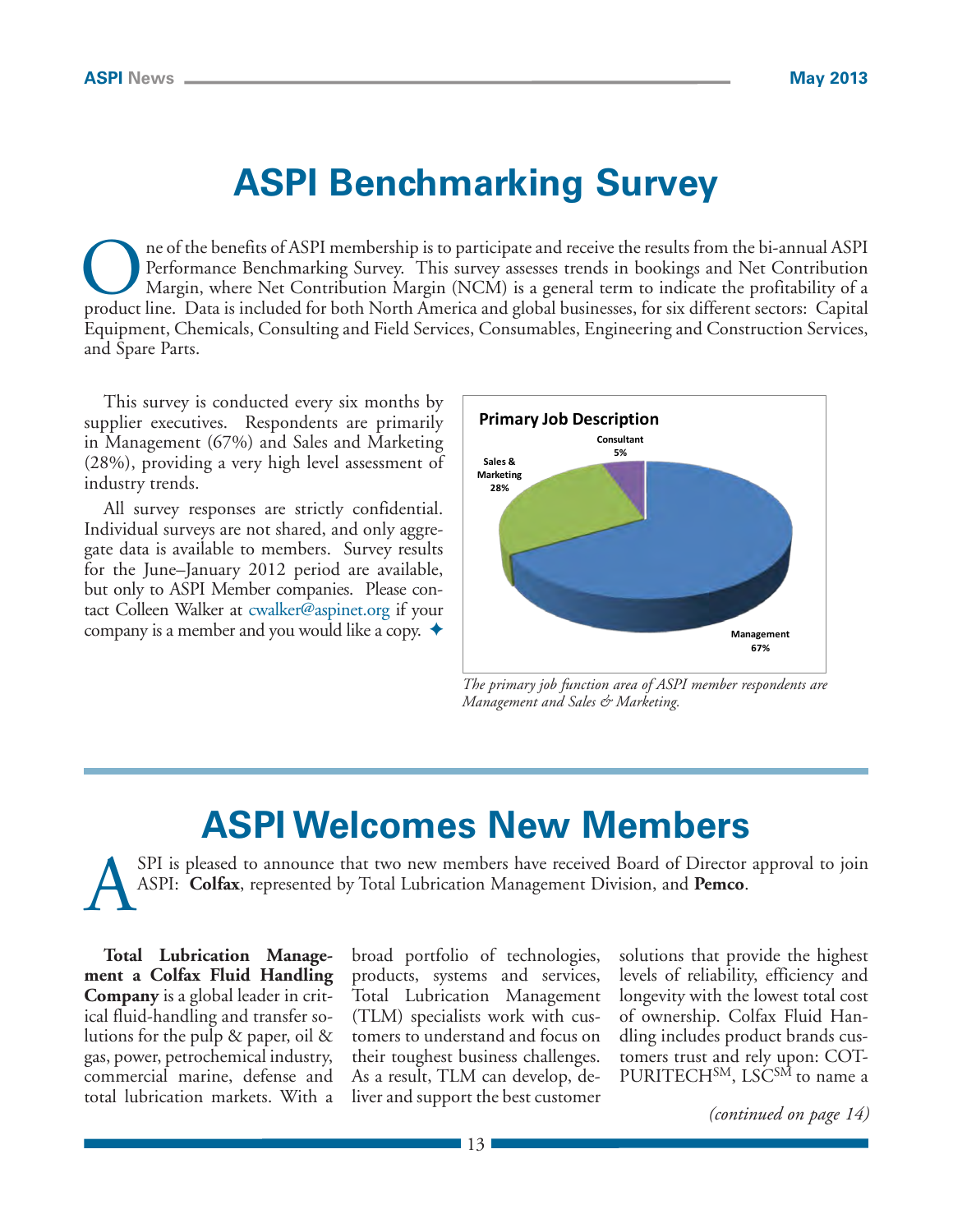### **ASPI Welcomes New Members**

*(continued from page 13)*

few. **Marcus Pillion**, Director of Marketing and Engineering, will serve as the primary contact for Colfax.

Pemco is a manufacturer of complete packaging lines for cut-size paper, folio packaging solutions as

well as folio sheeting solutions for paper, board and diverse further materials. Solutions for sheeting and packaging of digital sizes complete the portfolio. **Lee Sleiter**, President and CEO, will serve as the primary contact for Pemco.

**Patrick Walczak**, Vice President, Sales & Marketing will serve as Pemco's alternate contact. ◆



 $PEMCO$   $\cdot$ 

# **ASPI Welcomes New Board Member and BOD Class of 2016**

SPI welcomes Keith Kemp, Vice President – Regional Business Leader for AstenJohnson to the ASPI<br>Board of Directors, Class of 2016. Keith joins renewing Board Members Mike Gray, Vice President<br>Sales, Metso; Carl Howe, Vice Board of Directors, Class of 2016. Keith joins renewing Board Members Mike Gray, Vice President Sales, Metso; Carl Howe, Vice President Sales, Kadant Paperline, and Lynn Townsend-White, CEO, Western Polymer Corporation to complete the ASPI Board of Directors Class of 2016. Thank you all for your service to ASPI. ASPI also extends a sincere thank you to **Laurie Wicks**, President, Paperchine who is stepping down from the board, for his many years of service.